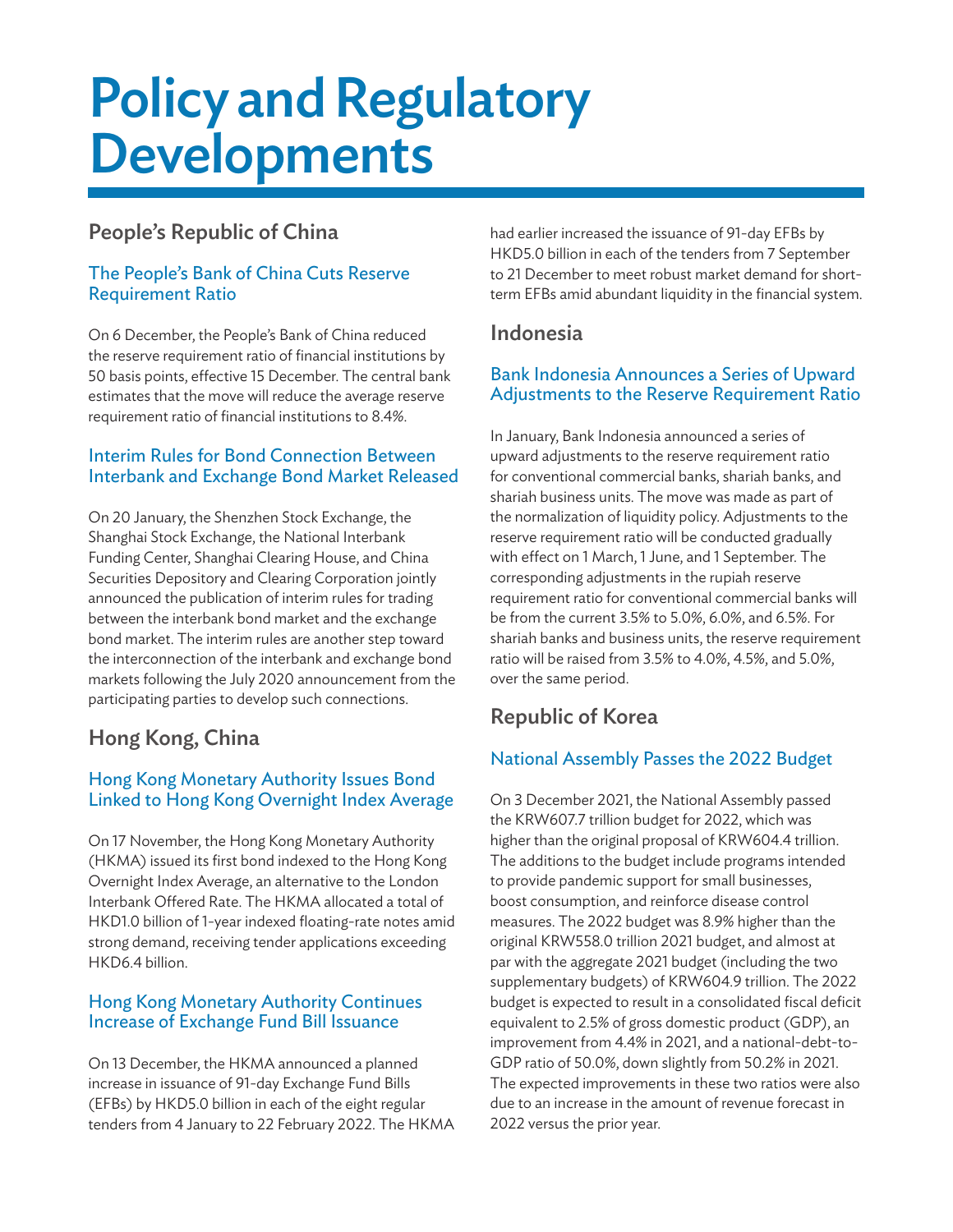#### National Assembly Passes the First 2022 Supplementary Budget

On 21 February, the National Assembly passed the first 2022 supplementary budget worth KRW16.9 trillion, which was KRW3.3 trillion more than the original proposal. The supplementary budget is expected to provide support for small businesses and vulnerable groups, and fund disease control measures. This will bring the 2022 total budget to KRW624.3 trillion, resulting in a revised fiscal-deficit-to-GDP ratio of 3.3% versus 2.5% in the original 2022 budget.

## Malaysia

#### Bank Negara Malaysia Establishes Business Recapitalization Facility

On 21 January, Bank Negara Malaysia established a business recapitalization facility worth MYR1.0 billion. This facility is meant to support the growth of small and medium-sized enterprises (SMEs) by providing them with financing options to manage their debt obligations. Through this facility, SMEs can obtain a combination of debt financing and equity financing from participating financial institutions, or they can obtain pure equity financing through the issuance of stocks. With the establishment of this facility, Bank Negara Malaysia also aims to help affected SMEs recover from the economic downturn caused by the pandemic.

# **Philippines**

#### Bangko Sentral ng Pilipinas Expands the List of Eligible Participants to Trade Its Securities

On 10 December, the Bangko Sentral ng Pilipinas (BSP) added trust entities to the list of eligible participants to trade BSP securities in the secondary market. According to the central bank, the increase in secondary market participation is in line with BSP's continued efforts to strengthen the effectiveness of its market-based instruments for monetary operations.

#### Bangko Sentral ng Pilipinas Includes Digital Banks in Its Monetary Operations

On 10 December, the BSP approved the addition of digital banks to the list of eligible participants in the BSP's monetary operations to further improve the transmission of monetary policy. The inclusion will provide digital banks access to the BSP's facilities—including the reverse repurchase facility, overnight lending facility, overnight deposit facility, term deposit facility, and BSP securities facility—for their liquidity management requirements.

#### Bangko Sentral ng Pilipinas Approves Second-Phase Amendments on Foreign Currency Deposit System Regulations

In December, the BSP approved the second phase of amendments to regulations on the foreign currency deposit system. In the amendments, the BSP will allow Islamic banks and digital banks to engage in foreign exchange transactions and streamline the related licensing requirements for banks applying for foreign currency deposit unit (FCDU) authority. Authorized banks will only have to notify the BSP of their intention to engage in FCDU operations as compared to previous rules that prior approval from the BSP was required before they can engage in such transactions. The amendments also rationalized the prescriptive requirements for certain FCDU transactions such as those involving foreign currency derivatives and securities.

## Singapore

### Singapore and the People's Republic of China Strengthen Financial Cooperation

On 29 December, Monetary Authority of Singapore (MAS) announced several initiatives to promote financial cooperation between Singapore and the People's Republic of China. To allow broader access for Singaporean investors to the bond market of the People's Republic of China, Singapore Exchange and China Foreign Exchange Trade System are exploring ways to connect the two exchanges' bond trading platforms. To develop green finance, MAS and the People's Bank of China committed to look into public–private partnership in coming up with clear definitions of green activities and promoting green financial technology. These initiatives aim to foster inclusive financial growth for both economies.